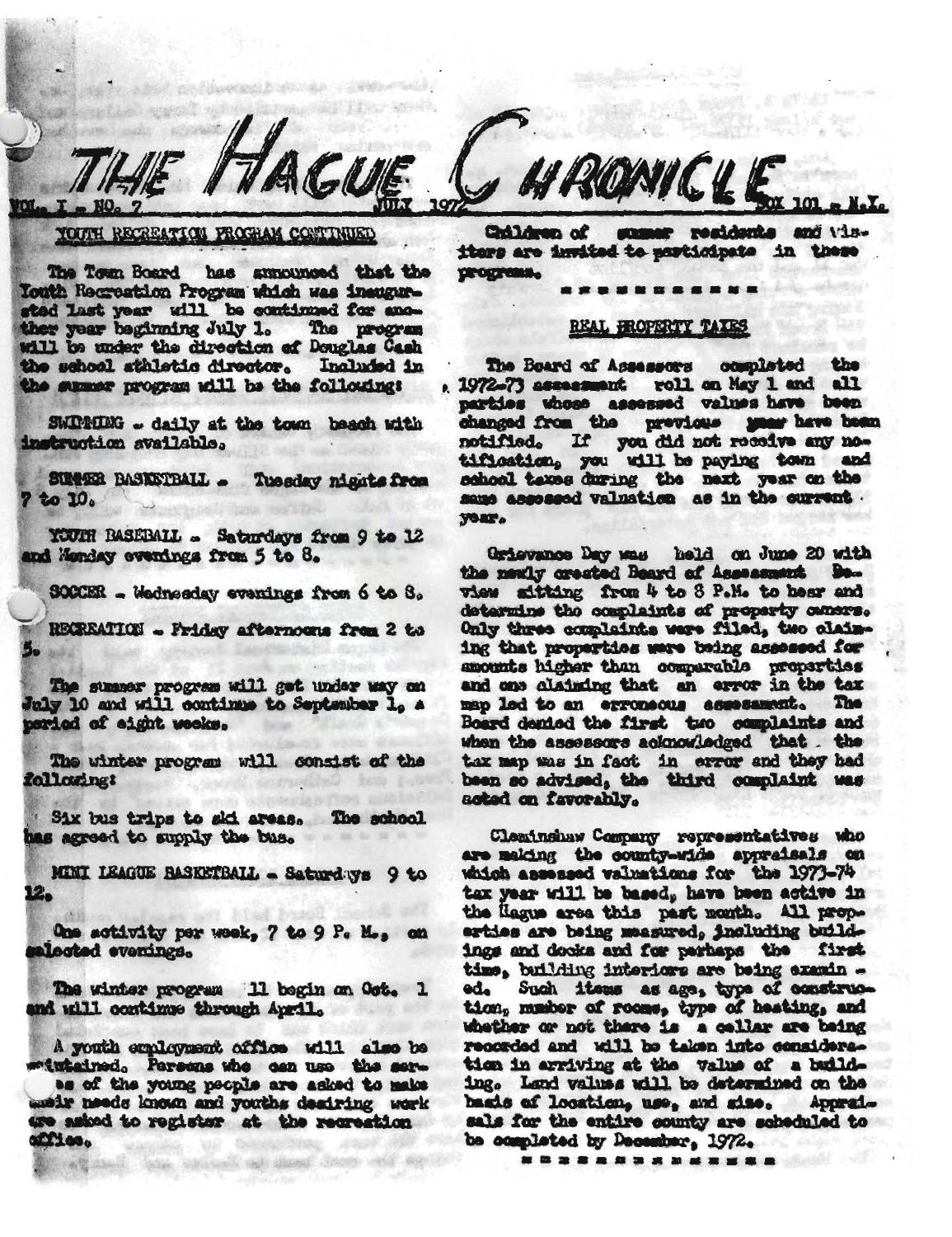## man as which we a

Louis R. Brook died Sunday, June 18 af. ter a long illness. He was 63 years old.

Lou. as he was affectionately known, uns born in Kearnsy, Now Jersey and received whis easily schooling at Newark Acedeuy. Leter he sttended Princeton and Purdue Univ. ersities. He was a weteran of both World War II and the Korean Conflict having been. discharged from the service as a Captain after serving a total of 39 menths. Fellondng his military service he established the Brook Tractor Company in Buffalo where he remained for a number of years before coming to the Hague area in the early '50s where he entered the construction business. under the name of Hague Contracting Company. Later he operated the Nortago Narina on Lake George in Ticonderega.  $\ln 1968$  he noved the business to Hague where he maintained his home for the past 18 years but illness overtook him and his plans for the new marina did not materialize.

 $\frac{1}{2}$ 

藝。

繫

 $\tilde{\psi}$ 

 $\mathbf{r}_i$ 

(東京の) (大学)

虦

Lou was a member of the Hagos School Board for three years during the early '60s and mas town justice from 1969 to 1972. He also taught mechanical engineering for one year in the Marrasburg Migheeheel.

When Lou ans a youngster, his **LABB SOUND** were summer residents at Sabbath may point and ever since, he has been a part of the community. He and his wife Goldnerine, who survives him, were married in 1938 and have one deughter, Mrs. Judith R. Stock, a graduate of Hague Hisgschool, now residing in New Rochelle, N.Y.

Thore will be a memorial service on Saturday, July 8 at 4 Pall. at the Grace Memorial Chapel at Sabbath Day of which Lou was a trustee. The Rev. Kermit Castellanos of Beverly Hills, California will officiate.

**\*\*\*\*\*\*\*\*\*\*\*\*** 

# HAGUE TO GET SELLER POLICEMAN

The Town Board has appointed Mr. Ted Wooda to be town policeman for the summer months. Mr. Woods is the senar and operator of an attractive laborate summer resort on Route 921 known as Nerwood Shores. He and his wife have resided there for the past eight years.

Mr. Woods is a Washington County Des

lise werk, As an innovation this year, hr. Hoste will be assisted by Terry Gallant and Calletin Gross of Ticonderoga who have had som palies training.

The bours during which Hr. Woods or his aseistants will werk has not been determined nor have other details of their work been announced. They will be previded uniforms but no declaime has been reached as to what, if any, compensation the assistents will receive, The town policeman will be on duty from June 26 to September Sth.

## SILVER BAY PROPERTY CLANSES TO MEET JULY 8

The Property Osners of Silver Bay (formerly known as the Silver Bay Property Owners Association) will hold its bi-annual meeting at the Hague fire-house on July 8 at 10 A.M. Coffee and Deuchnuts will be served beginning at 9:30. All Silver Bay property cummers are invited to attend.

\*\*\*\*\*\*\*\*\*\*\*\*\*\*\*\*\*\*\*

## HAGUE HISTORICAL SOCIETY

The Hague Historical Society held its regular meeting on June 21 at the Baptist Gurch annex. The pregram featured taxo films from Williamsburg, Virginia -<br>Ceopse's Graft" and "Basketmaking". "The 411 afficurs ware re-olected for another year -Clifton West, Pres.; Bthel Andrus, Vice-Pres.; and Catherine Brook, Secty-Treas Delicious refrestments were served by the Mrs. Manthriand, Zoese and Andrus.

. . . . . . . **. . . . . . . . . . .** 

# SCHOOL BOARD BEETING

The School Board held its regular months ly meeting on June 12 with all members presant.

There appears to be some dissatiafaction on the part of the Board with the construetion work which was to have been completed some time ago. The Board president had addressed a latter to the architects Barker and Henry, telling them that unless the work was completed in a satisfactory manner by June 12, the Board would undertake to have the work performed by others and charge the cost back to Barker and Henry. **Popsty トット Perint Served やくどく 結合の**  $^{\circ}$  .  $\sim$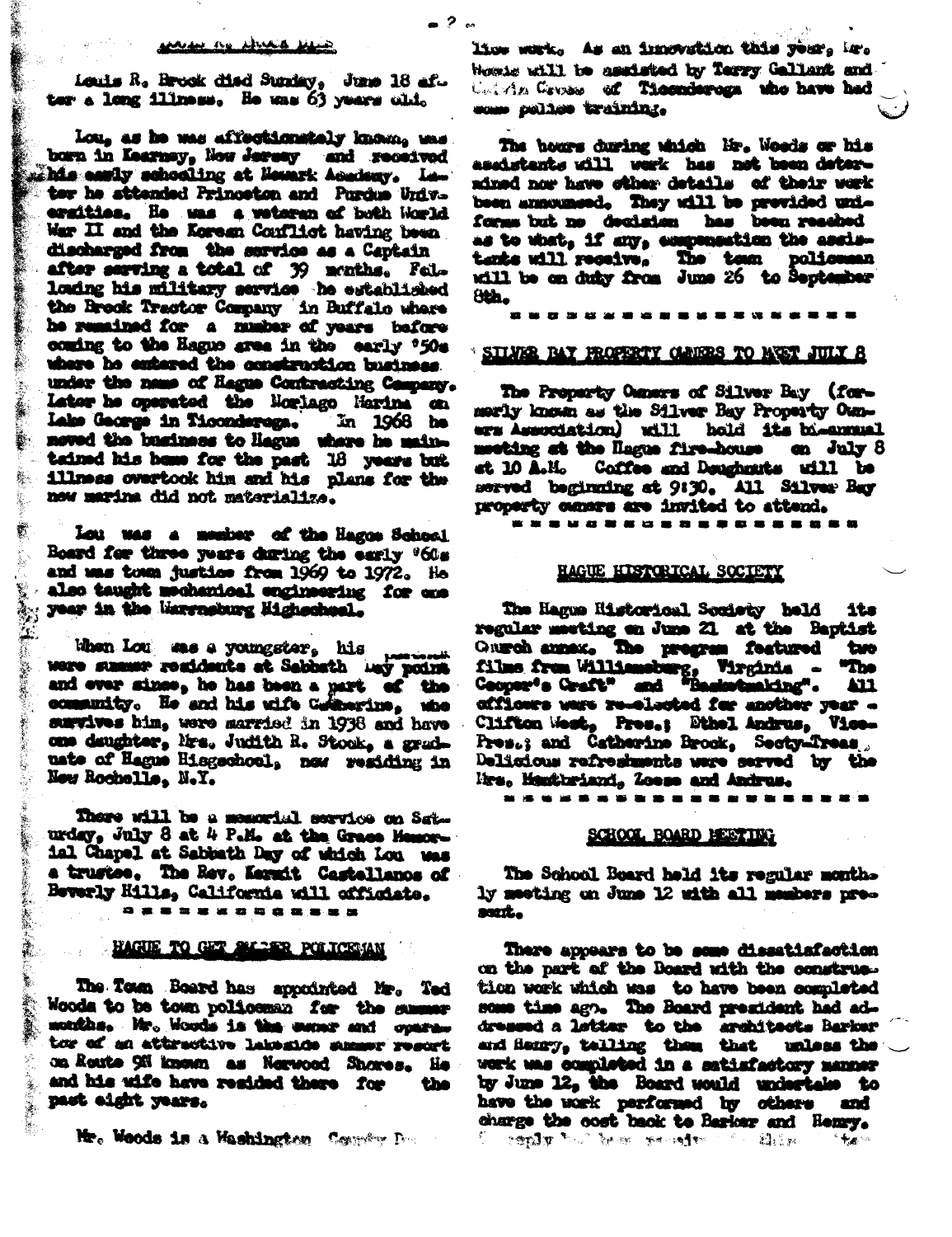The Association of Teachers asked the Beard to adopt a resolution in the interest I misty to the children to require that mervision be present at all times when cudents are in the shop, chemistry laboratory, using the pitysical eduction equipment, or, in fact, in any school facility. The Board adorted suck a resolution and the Taachers Association was so notified.

Mr. August Getta was appointed custodian to succeed Mr. Clifton West who retired at the end of June. Mr. Gotte resides on Route 8 a short distance west of the falls where he has been remodeling and rebuilding his home. He came here with his family about a year ago from New Jersey. No will be paid \$6000. annually.

Mr. Seerup's letter to Mr. McKee which was published in the May issue of the Chronicle was read to the Beard. When members were asked to comment. Hr. Company stated that the Board was considering havingthe discussion of the budget and vote on the langet at the might meeting and the election of the Board member the following day with the polls open about eight hours. le indicated that there might be some robe lons with this arrangement but the matter is still being considered. Hr. Connery also stated that the Board did not believe it could or should sponsor an open meching at which the Board member candidates could appear and answer questi one as to their palinies, qualifications, etc. He thought the idea was probably a good one but such a meeting should be sponsored by some civic Seerns agreed and will undertake to find a group within the town to sponsor such mosting.

With respect to Mr. Sourm's suggestion that budget items be compared with actual expenditures of the previous year rather podntod out that work on the budget begins in March and that it would be difficult to get year-and cost figures that early. Home ever, the Board recognizes the desirability of making these comparisons and will see what can be done. He. Connexy falt that the Board could st least explain substant tial variations between actual amounts expended and mount tudgetad. In ether words. shen presenting the present budget, the Board should have explained what items in the lat budget were unspent and which pro-

On the matter of voting the loord was admant that only those persons who had registered in person would be permitted to vote even though this would result in the disenfranchismant of persons ethernise qualified to vets. Further, the Beard has no thought of holding any additional registration days except as required by law, not more than 14 days nor loss than 5 days preceding any election. If there is no matter requiring approval of the voters before the maxt samual meeting, it would appear that nt sizh a mo ed ningu Ifly midseizher April.

The next meeting of the Board is scheduled for July 10.

*<u>ASKOSRAWERSERAN</u>* 

# CITIZER CHIEF OF HACK TO FEET JULY 20

The Citigens Group of Hagus will hold its smual meeting at the Hagge Town Hall on July 20 at 8 P.H. Officers for the coming year will be elected. All eitisens are inuited.

#### . . . . . . .  $\frac{1}{2} \left( \frac{1}{2} \right) \left( \frac{1}{2} \right) \left( \frac{1}{2} \right) \left( \frac{1}{2} \right) \left( \frac{1}{2} \right)$

## CLIFTON WEST HONORED

Here than fifty friends and associates of Clifton West, who had earlier announced<br>his retirement after nore than 32 years as school custodian, attended a dinner in his honor at the school cafeteria on June 20. Baked chioken with all the trimmings prepared by the cafeteria staff was served by the tris from the higheshool.

Joe Streeter acted as toustruster. Both Mr. Smith and Mr. Chester, principals under when its lest had served for many years, ware fulsome in their praise of his service to the school and the community. New.<br>James Fitsgerald, Town Historian, recalled a masher of events of the past with which In. West and the school were associated. & quertette of highesheel girls, Hary Samascott, Judy Hoffay, Mary Braisted, and Jane Frasier same an original composition -"We Love You Somey".

Mr. Meels presented a color television set to Mr. West as a gift from his friends and associates and liv. Laundree presented a gift of fishing tackle from the school staff. Fallowing the presentations He. West related a musher of humerous events shich commed during his years at the

 $\bigcap$   $\bigcup$   $\bigcup$